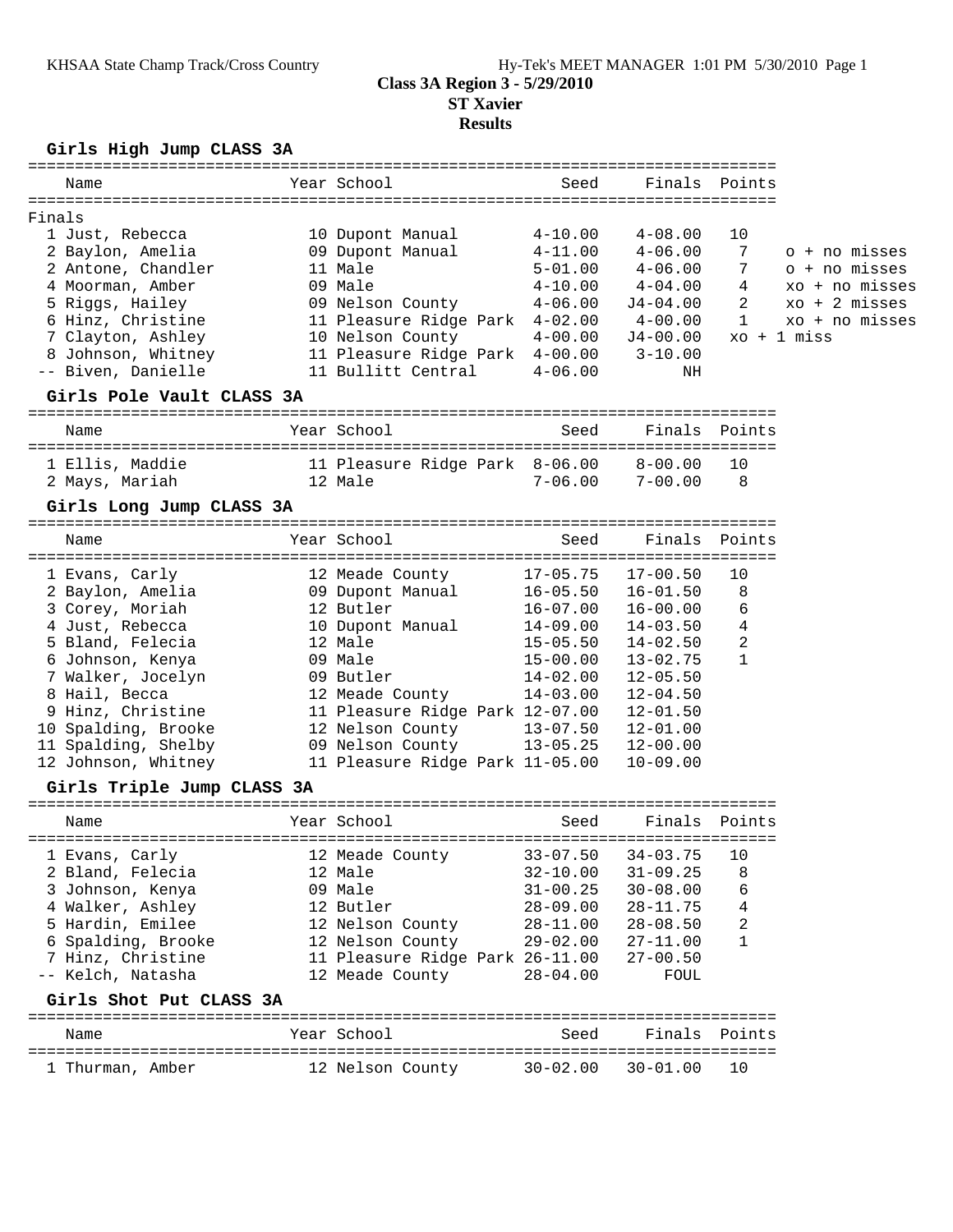# **Class 3A Region 3 - 5/29/2010 ST Xavier**

**Results**

## **....Girls Shot Put CLASS 3A**

| 2 Luney, Leanna     | 10 Meade County                 | $28 - 02.00$ | 28-06.50     | - 8            |
|---------------------|---------------------------------|--------------|--------------|----------------|
| 3 Smith, Kayla      | 09 Dupont Manual                | $28 - 03.00$ | $27 - 08.00$ | - 6            |
| 4 Williams, Raven   | 12 Male                         | $29 - 04.00$ | $27 - 02.50$ | $\overline{4}$ |
| 5 Vinegar, Nigel    | 12 Butler                       | $27 - 05.00$ | $25 - 04.50$ | - 2            |
| 6 Klosterman, Erika | 12 Nelson County                | $27 - 08.50$ | $25 - 01.00$ | $\overline{1}$ |
| 7 Garcia, Silva     | 10 Male                         | $24 - 09.00$ | $23 - 02.50$ |                |
| 8 Carson, Brittany  | 12 Pleasure Ridge Park 25-03.00 |              | $21 - 09.00$ |                |
|                     |                                 |              |              |                |

#### **Girls Discus Throw CLASS 3A**

================================================================================

| Name               | Year School            | Seed      | Finals Points |              |
|--------------------|------------------------|-----------|---------------|--------------|
| 1 Williams, Raven  | 12 Male                | $84 - 07$ | $90 - 06$     | 10           |
|                    |                        |           |               |              |
| 2 Thurman, Amber   | 12 Nelson County       | $95 - 01$ | $84 - 04$     | 8            |
| 3 Carson, Brittany | 12 Pleasure Ridge Park | $73 - 07$ | $81 - 02$     | 6            |
| 4 Garcia, Silva    | 10 Male                | $75 - 09$ | $71 - 09$     | 4            |
| 5 Osbourne, Lauren | 11 Nelson County       | $69 - 09$ | $71 - 03$     | 2            |
| 6 Carner, Lorraine | 11 Dupont Manual       | $68 - 04$ | $69 - 10$     | $\mathbf{1}$ |
| 7 Vinegar, Nigel   | 12 Butler              | $46 - 03$ | $59 - 04$     |              |
| 8 Luney, Leanna    | 10 Meade County        | $68 - 04$ | $55 - 09$     |              |

### **Boys High Jump CLASS 3A**

================================================================================ Name The Year School Seed Finals Points

| 1 Horne, Tony       | 12 Male                        | $6 - 05.00$ | $6 - 02.00$ | 10           |                          |
|---------------------|--------------------------------|-------------|-------------|--------------|--------------------------|
| 2 Railey, Antonio   | 12 Nelson County               | $6 - 02.00$ | $6 - 00.00$ | 8            | xo + 1 miss              |
| 3 Glenn, Kevin      | 12 Male                        | $6 - 03.00$ | $J6-00.00$  | 6            | xxo + no misse           |
| 4 Collins, Demarcus | 12 Nelson County               | $6 - 02.00$ | $5 - 08.00$ | 4            | o + no misses            |
| 5 Taylor, Zachary   | 12 Doss                        | $5 - 10.00$ | J5-08.00    | 2            | $xxo + 1$ misses         |
| 6 Reese, Taylor     | 09 Meade County                | $5 - 06.00$ | J5-08.00    | $\mathbf{1}$ | $xxo + 2 \text{ misses}$ |
| 7 Walker, Alex      | 10 St. Xavier                  | $5 - 04.00$ | $5 - 06.00$ |              |                          |
| 8 Miles, Davon      | 11 Pleasure Ridge Park 5-00.00 |             | $5 - 04.00$ |              |                          |
| 9 Joseph, Brandon   | 09 Pleasure Ridge Park 5-00.00 |             | $5 - 02.00$ |              |                          |
| -- Grays, Vincent   | 12 Doss                        | $5 - 04.00$ | ΝH          |              |                          |
| -- Schieman, John   | 12 St. Xavier                  | $5 - 10.00$ | NH          |              |                          |
|                     |                                |             |             |              |                          |

## **Boys Pole Vault CLASS 3A**

| Name               | Year School                    | Seed         | Finals Points |     |
|--------------------|--------------------------------|--------------|---------------|-----|
|                    |                                |              |               |     |
| 1 Ramsey, Ryan     | 12 St. Xavier                  | $15 - 00.00$ | $13 - 00.00$  |     |
| 2 Purcell, John    | 12 St. Xavier                  | $13 - 00.00$ | $12 - 06.00$  | - 8 |
| 3 Garber, Harry    | 11 Male                        | $10 - 00.00$ | $11 - 00.00$  | 6   |
| 4 Williams, Trevon | 09 Pleasure Ridge Park 8-06.00 |              | $8 - 00.00$   | 4   |

### **Boys Long Jump CLASS 3A**

================================================================================ Name Year School Seed Finals Points ================================================================================ 1 Giddens, John 11 Male 21-03.25 21-09.50 10 2 Ramsey, Ryan 12 St. Xavier 20-08.00 21-05.50 8 3 Patterson, Michael 11 Male 22-01.00 21-04.50 6 4 Jones, Austin 12 St. Xavier 20-08.00 20-06.00 4 5 McCormick, Robert 11 Pleasure Ridge Park 19-00.25 19-07.75 2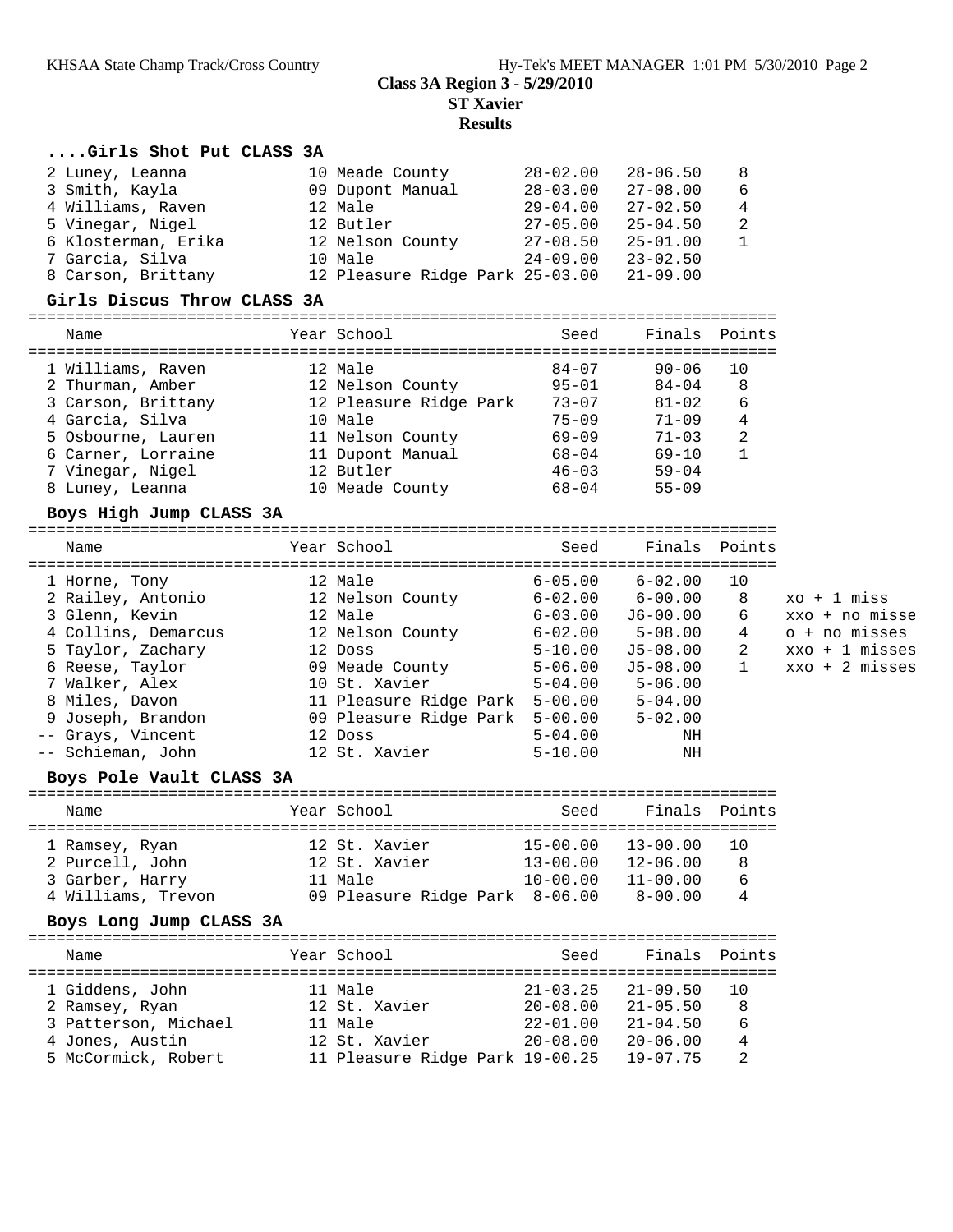## **Class 3A Region 3 - 5/29/2010 ST Xavier**

## **Results**

|                           | Boys Long Jump CLASS 3A                 |  |                                 |  |                              |                                |                |  |  |  |  |  |
|---------------------------|-----------------------------------------|--|---------------------------------|--|------------------------------|--------------------------------|----------------|--|--|--|--|--|
|                           | 6 Taylor, Zachary                       |  | 12 Doss                         |  | $19 - 03.00$                 | $18 - 09.50$                   | 1              |  |  |  |  |  |
|                           | 7 Scout, Mark                           |  | 12 Nelson County                |  | $19 - 06.00$                 | $18 - 09.25$                   |                |  |  |  |  |  |
|                           | 8 Gaines, William                       |  | 12 Iroquois                     |  | $19 - 04.75$                 | $17 - 05.25$                   |                |  |  |  |  |  |
|                           | 9 Reese, Taylor                         |  | 09 Meade County                 |  | $17 - 00.00$                 | $17 - 02.75$                   |                |  |  |  |  |  |
|                           | 10 Hassell, Erik-Jan                    |  | 12 Nelson County                |  | $16 - 08.00$                 | $16 - 04.75$                   |                |  |  |  |  |  |
|                           | -- Bethel, Donald                       |  | 12 Doss                         |  | $19 - 05.75$                 | FOUL                           |                |  |  |  |  |  |
|                           |                                         |  |                                 |  |                              |                                |                |  |  |  |  |  |
| Boys Triple Jump CLASS 3A |                                         |  |                                 |  |                              |                                |                |  |  |  |  |  |
|                           | Name                                    |  | Year School                     |  | Seed                         | Finals                         | Points         |  |  |  |  |  |
|                           |                                         |  |                                 |  |                              |                                |                |  |  |  |  |  |
|                           | 1 Patterson, Michael                    |  | 11 Male<br>10 Male              |  | $45 - 06.00$                 | $43 - 09.75$                   | 10             |  |  |  |  |  |
|                           | 2 Barbour, Lorentez                     |  | 12 St. Xavier                   |  | $42 - 06.50$                 | $43 - 06.00$<br>$39 - 06.25$   | 8<br>6         |  |  |  |  |  |
|                           | 3 Schieman, John<br>4 Scout, Mark       |  | 12 Nelson County                |  | $40 - 03.50$<br>$39 - 03.50$ | $38 - 08.00$                   | $\overline{4}$ |  |  |  |  |  |
|                           | 5 Proffitt, Toby                        |  | 11 Pleasure Ridge Park 37-01.00 |  |                              | $38 - 07.00$                   | 2              |  |  |  |  |  |
|                           | 6 Taylor, Zachary                       |  | 12 Doss                         |  | $40 - 05.00$                 | $37 - 00.75$                   | $\mathbf{1}$   |  |  |  |  |  |
|                           |                                         |  | 11 St. Xavier                   |  |                              | $37 - 00.00$                   |                |  |  |  |  |  |
|                           | 7 Meiman, Evan                          |  |                                 |  | $37 - 08.00$                 |                                |                |  |  |  |  |  |
|                           | 8 Hassell, Erik-Jan                     |  | 12 Nelson County                |  | $36 - 01.50$                 | $36 - 09.75$                   |                |  |  |  |  |  |
|                           | 9 Hamilton, Antoine<br>10 Reese, Taylor |  | 12 Doss                         |  | $38 - 08.25$                 | $35 - 05.25$                   |                |  |  |  |  |  |
|                           |                                         |  | 09 Meade County                 |  | $39 - 08.00$                 | $35 - 03.25$                   |                |  |  |  |  |  |
|                           | Boys Shot Put CLASS 3A                  |  |                                 |  |                              |                                |                |  |  |  |  |  |
|                           | Name                                    |  | Year School                     |  | Seed                         | Finals                         | Points         |  |  |  |  |  |
|                           | 1 Jenkins, Kyle                         |  | 12 Male                         |  | $56 - 10.00$                 | $56 - 01.00$                   | 10             |  |  |  |  |  |
|                           | 2 Nelson, Drew                          |  | 12 St. Xavier                   |  | $54 - 05.00$                 | $53 - 08.00$                   | 8              |  |  |  |  |  |
|                           | 3 Blakemore, Reddrick                   |  | 11 Male                         |  | $52 - 02.00$                 | $49 - 11.00$                   | 6              |  |  |  |  |  |
|                           | 4 Farris, Daniel                        |  | 12 Pleasure Ridge Park 46-08.00 |  |                              | $46 - 00.75$                   | $\overline{4}$ |  |  |  |  |  |
|                           | 5 Nance, Cameron                        |  | 11 Pleasure Ridge Park 44-09.00 |  |                              | $43 - 03.00$                   | $\overline{2}$ |  |  |  |  |  |
|                           | 6 Noltemeyer, David                     |  | 12 St. Xavier                   |  | $47 - 09.25$                 | $43 - 01.50$                   | $\mathbf{1}$   |  |  |  |  |  |
|                           | 7 Stockwell, Cody                       |  | 11 Meade County                 |  | $40 - 10.50$                 | $39 - 01.50$                   |                |  |  |  |  |  |
|                           | 8 Robinson, Mike                        |  | 12 Dupont Manual                |  | $34 - 11.75$                 | $36 - 09.50$                   |                |  |  |  |  |  |
|                           | 9 Snellen, Jacob                        |  | 11 Nelson County                |  | $38 - 07.50$                 | $35 - 07.25$                   |                |  |  |  |  |  |
|                           | 10 Perry, Michael                       |  | 10 Dupont Manual                |  | $34 - 04.00$                 | $34 - 09.25$                   |                |  |  |  |  |  |
|                           | 11 Brussell, Brent                      |  | 11 Nelson County                |  | $38 - 10.00$                 | $34 - 01.00$                   |                |  |  |  |  |  |
|                           | 12 Dowell, Wes                          |  | 10 Meade County                 |  | $30 - 01.00$                 | $32 - 00.50$                   |                |  |  |  |  |  |
|                           | 13 Sheakley, Zachary                    |  | 11 Butler                       |  | $30 - 05.00$                 | $29 - 10.25$                   |                |  |  |  |  |  |
|                           | Boys Discus Throw CLASS 3A              |  |                                 |  |                              |                                |                |  |  |  |  |  |
|                           |                                         |  |                                 |  |                              |                                |                |  |  |  |  |  |
|                           | Name                                    |  | Year School                     |  | Seed                         | Finals<br>:========== <b>:</b> | Points         |  |  |  |  |  |
|                           | 1 Jenkins, Kyle                         |  | 12 Male                         |  | $181 - 04$                   | $176 - 09$                     | 10             |  |  |  |  |  |
|                           | 2 Nelson, Drew                          |  | 12 St. Xavier                   |  | $150 - 10$                   | $155 - 01$                     | $\,8\,$        |  |  |  |  |  |
|                           | 3 Noltemeyer, David                     |  | 12 St. Xavier                   |  | $149 - 04$                   | $141 - 00$                     | 6              |  |  |  |  |  |
|                           | 4 Levis, Cameron                        |  | 11 Male                         |  | $130 - 08$                   | $135 - 02$                     | 4              |  |  |  |  |  |
|                           | 5 Stockwell, Cody                       |  | 11 Meade County                 |  | $131 - 04$                   | $126 - 04$                     | $\sqrt{2}$     |  |  |  |  |  |
|                           | 6 Farris, Daniel                        |  | 12 Pleasure Ridge Park          |  | $121 - 09$                   | $125 - 00$                     | $\mathbf{1}$   |  |  |  |  |  |
|                           | 7 Nance, Cameron                        |  | 11 Pleasure Ridge Park          |  | $123 - 02$                   | $109 - 03$                     |                |  |  |  |  |  |
|                           | 8 Brussell, Brent                       |  | 11 Nelson County                |  | $108 - 10$                   | $108 - 05$                     |                |  |  |  |  |  |
|                           | 9 Snellen, Jacob                        |  | 11 Nelson County                |  | $117 - 10$                   | $106 - 09$                     |                |  |  |  |  |  |
|                           | 10 Robinson, Mike                       |  | 12 Dupont Manual                |  | $101 - 11$                   | $91 - 03$                      |                |  |  |  |  |  |
|                           | 11 Dowell, Wes                          |  | 10 Meade County                 |  | $75 - 00$                    | $74 - 00$                      |                |  |  |  |  |  |
|                           |                                         |  |                                 |  |                              |                                |                |  |  |  |  |  |